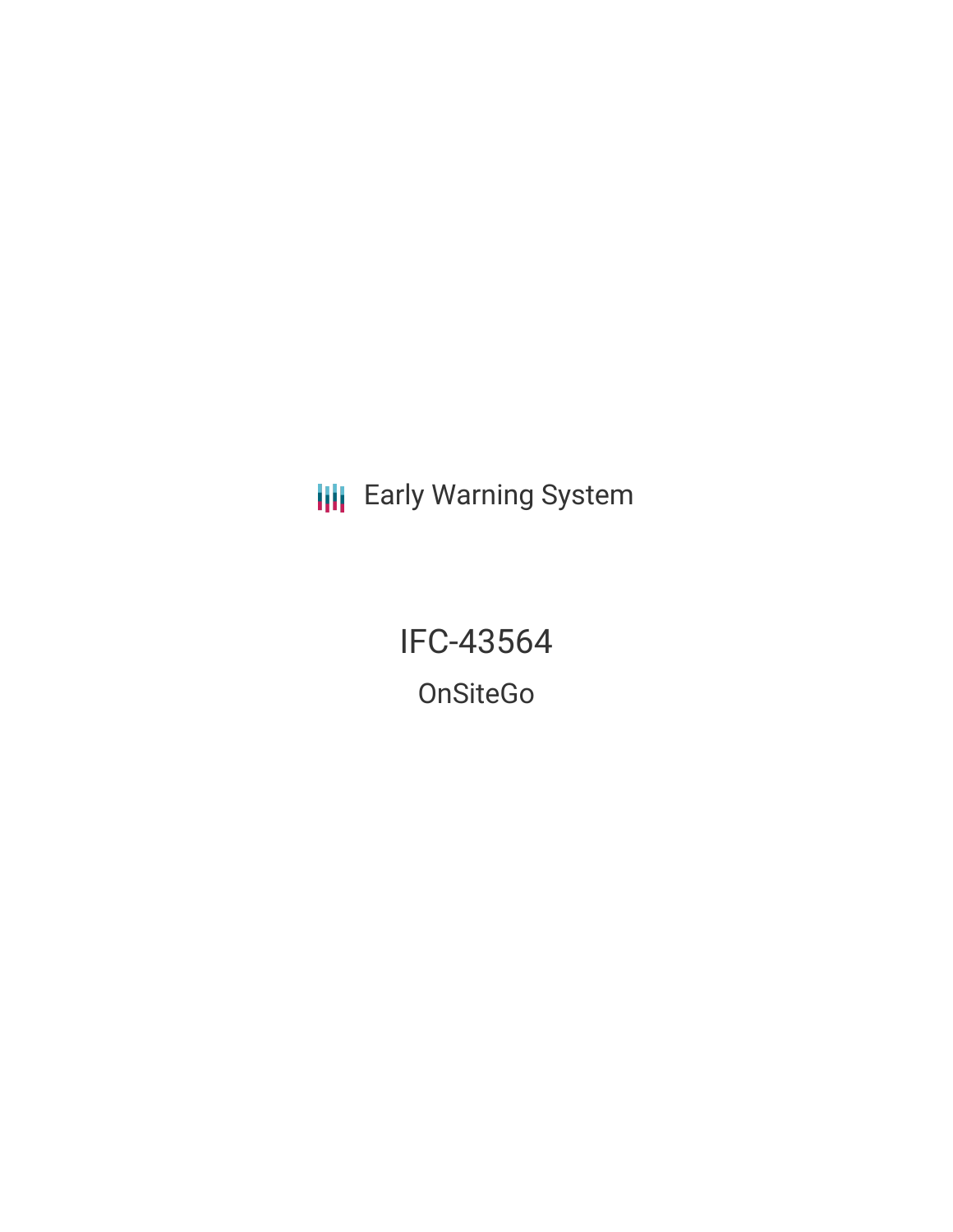| <b>Countries</b>               | India                                   |
|--------------------------------|-----------------------------------------|
| <b>Financial Institutions</b>  | International Finance Corporation (IFC) |
| <b>Status</b>                  | Proposed                                |
| <b>Bank Risk Rating</b>        | C                                       |
| <b>Voting Date</b>             | 2020-06-19                              |
| <b>Borrower</b>                | Onsite Electro Services Pyt. Ltd.       |
| <b>Sectors</b>                 | Finance                                 |
| <b>Investment Type(s)</b>      | Equity                                  |
| <b>Investment Amount (USD)</b> | \$10.00 million                         |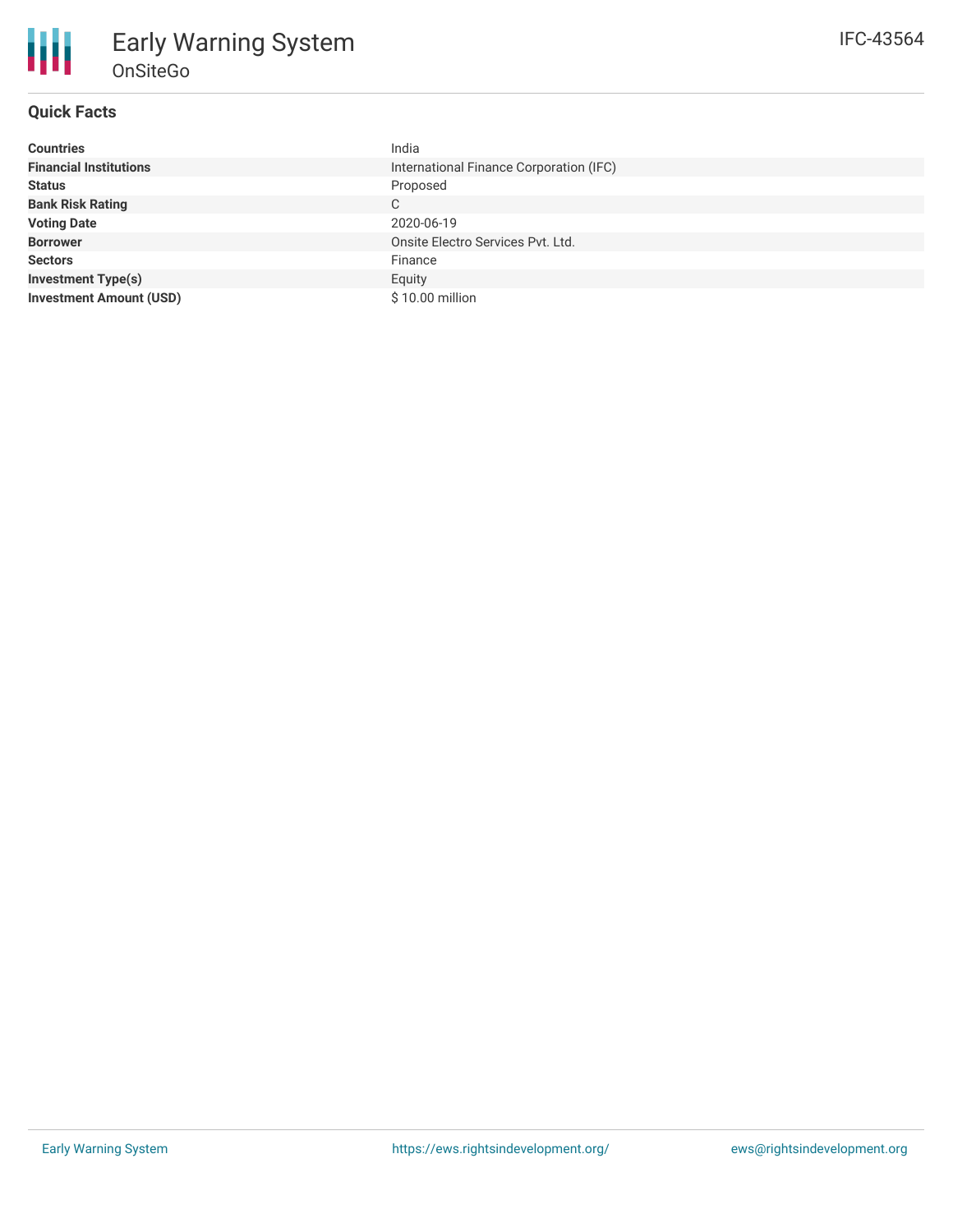

## **Project Description**

According to the bank's website, "IFC is considering an equity investment in Onsite Electro Services Pvt. Ltd. ("Onsitego" for short), a provider of extended warranty and after-sales services for appliances and consumer electronics (ACE). Onsitego has recently launched annual maintenance contract (AMC) services for appliances."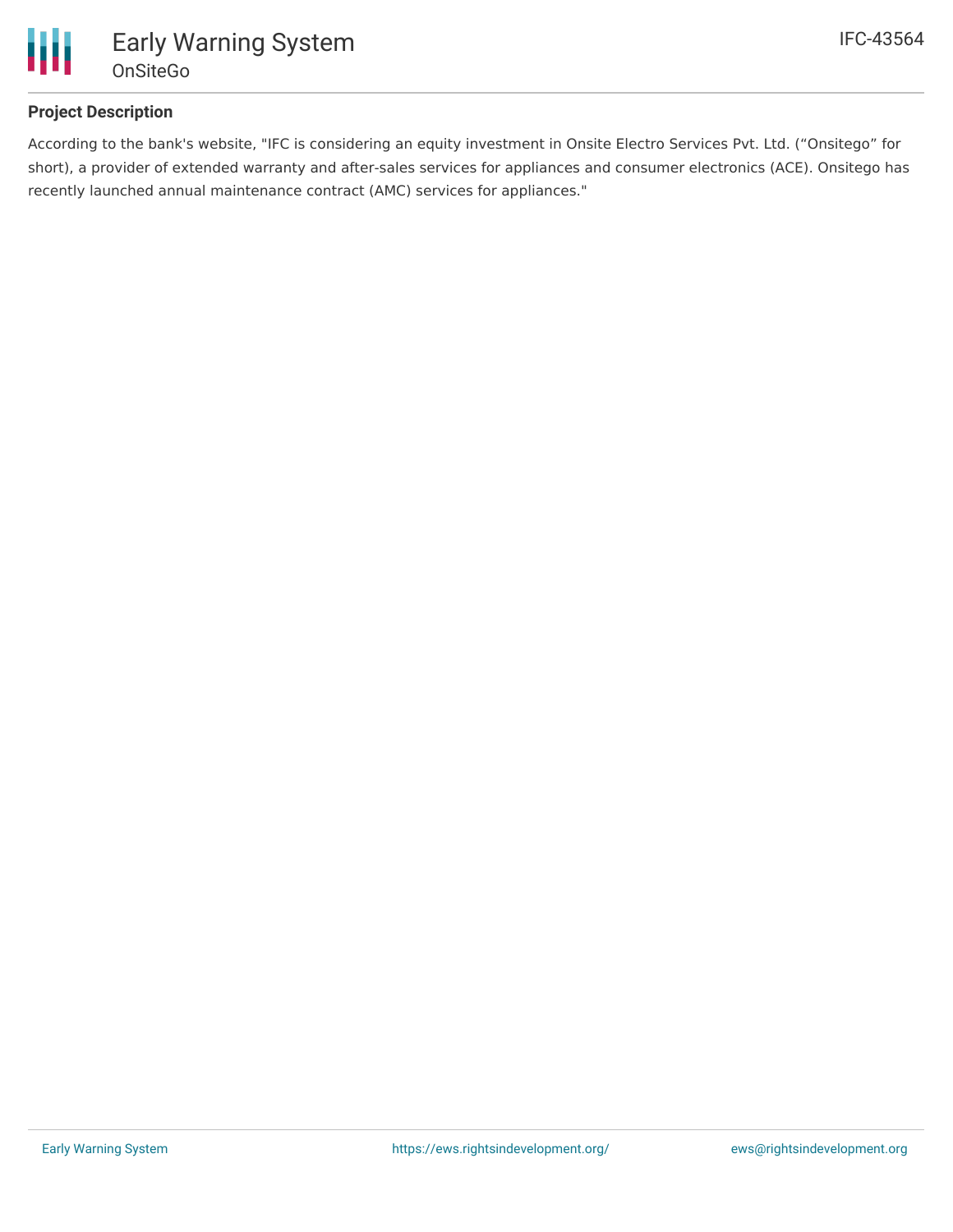• International Finance Corporation (IFC)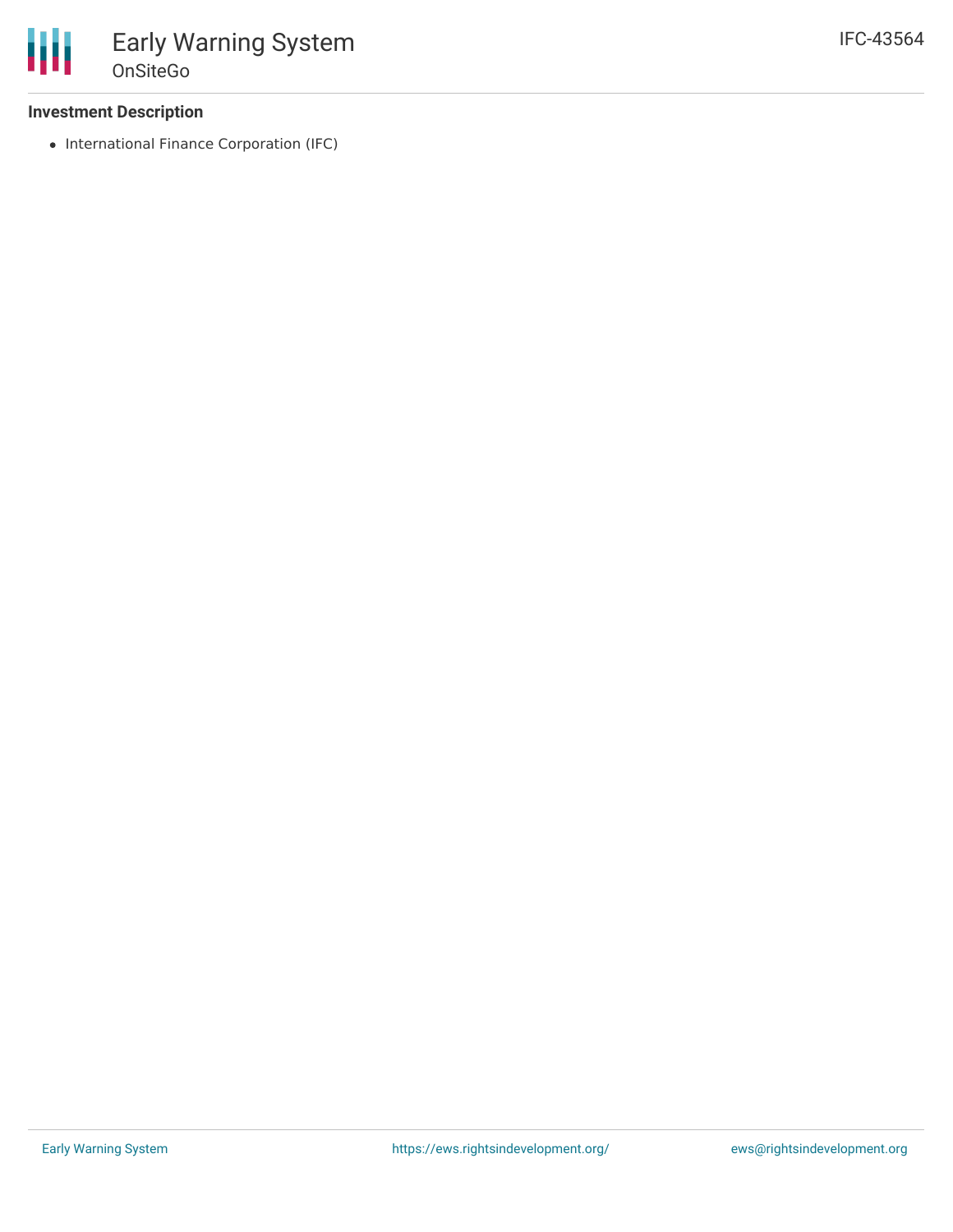

### **Private Actors Description**

According to IFC, "Securities of Onsitego are held by the founder/CEO, Accel Partners (a global VC firm specializing in earlystage technology investments), Zodius Capital (an India-based mid-market, new-economy and digital-focused investment fund), angel investors and company employees."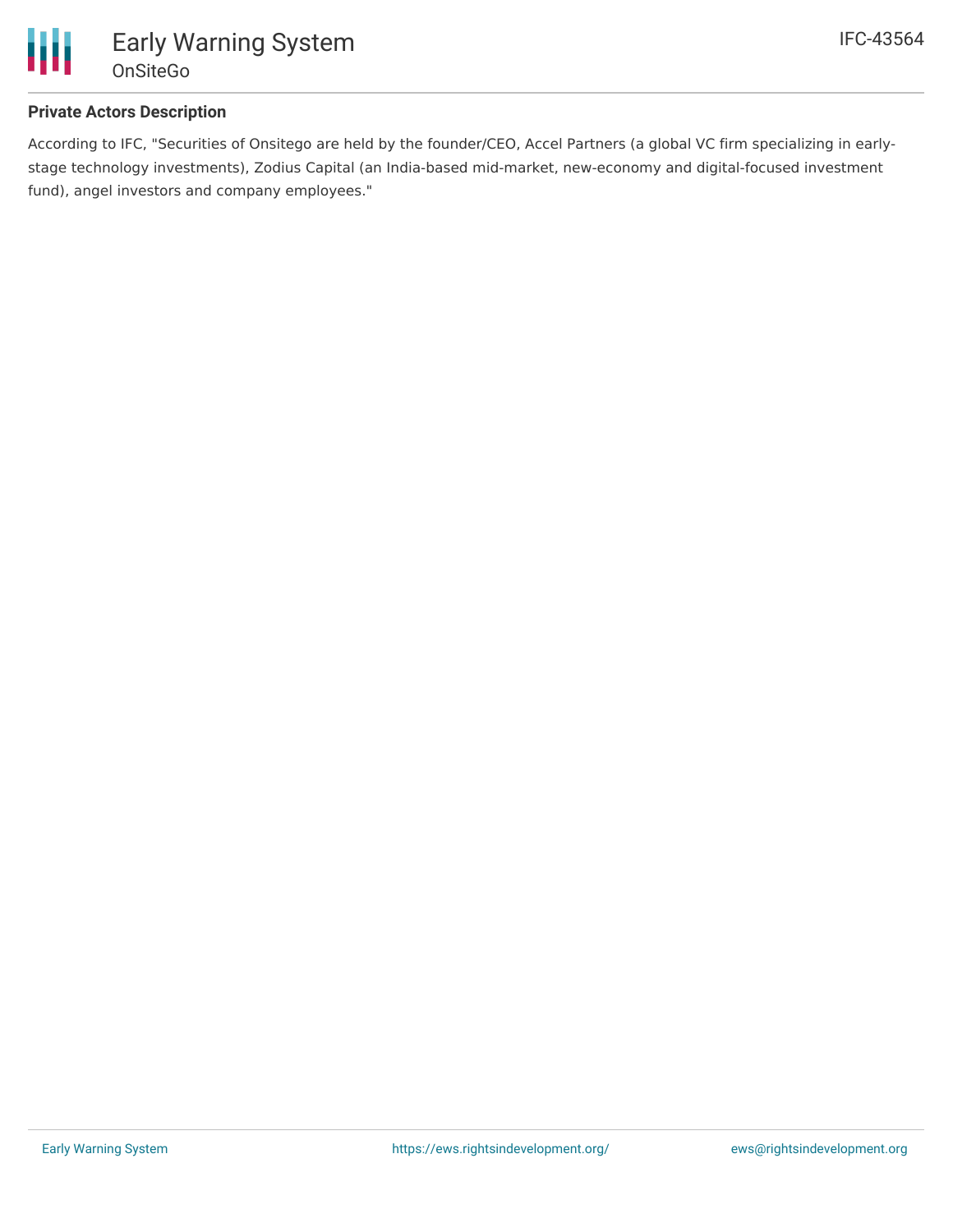

# Early Warning System OnSiteGo

| <b>Private Actor 1</b> | <b>Private Actor</b><br>Role | <b>Private Actor</b><br><b>Sector</b> | <b>Relation</b>          | <b>Private Actor 2</b>            | <b>Private Actor</b><br>2 Role | <b>Private Actor</b><br>2 Sector |
|------------------------|------------------------------|---------------------------------------|--------------------------|-----------------------------------|--------------------------------|----------------------------------|
|                        | $\sim$                       | $\overline{\phantom{a}}$              | $\overline{\phantom{a}}$ | Onsite Electro Services Pvt. Ltd. | Client                         | $\overline{\phantom{0}}$         |